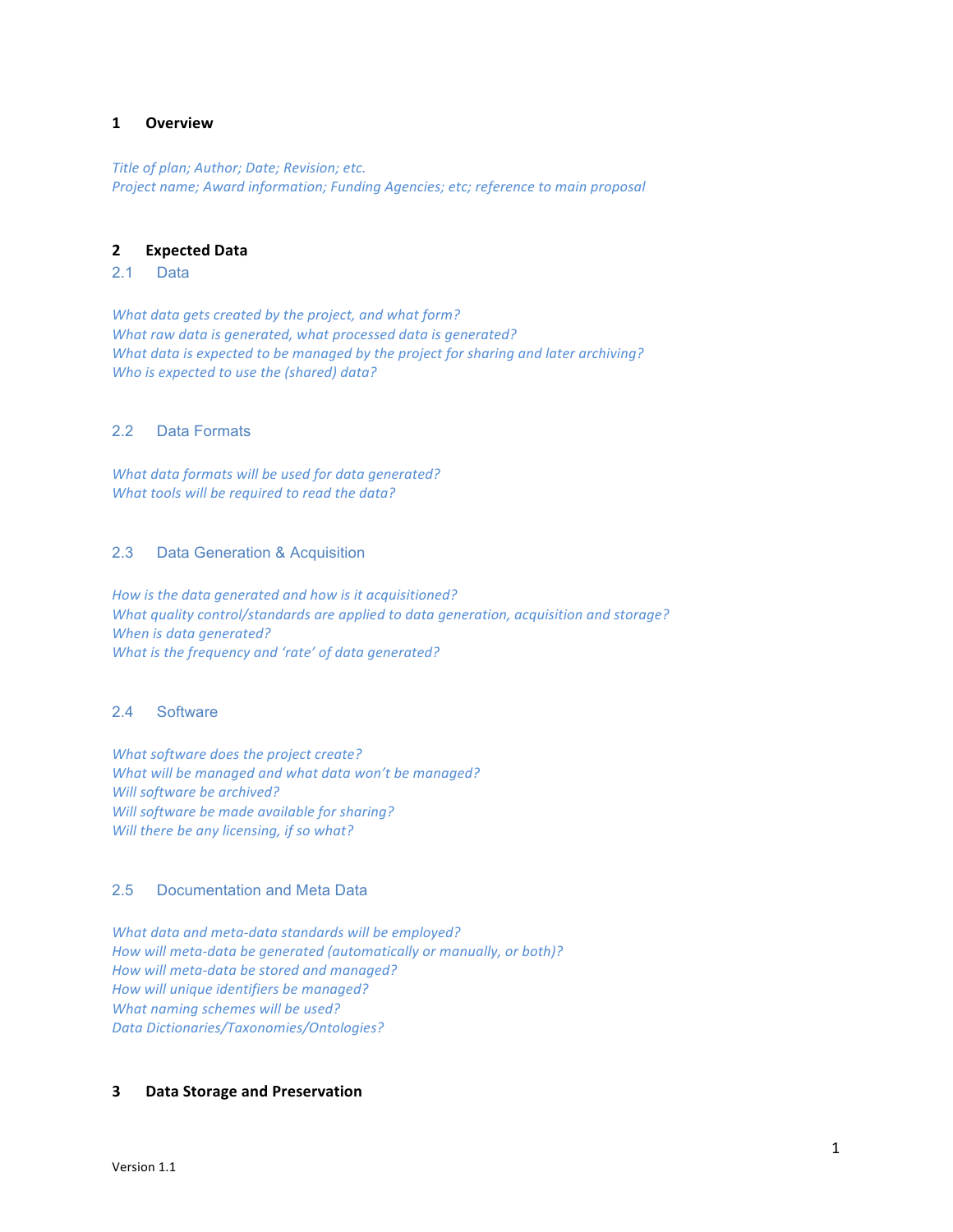# 3.1 Storage and Backup During the Project

*Who is responsible for the stored data? Who is responsible for data backups? What digital and non-digital data will be stored? Where will the data be stored and backed up, what policies will be in place? What will be the access controls on data stored? What are the backup procedures for data generated?* 

## 3.2 Data Capacity & Volume

*Volumes of data and rates of creation and ingestion?* 

## 3.3 Security

Are there any data with specific security *issues? How will security be enforced in the system?* 

### 3.4 Operation Storage Post-Project Completion

How will data be stored after the project has been completed? *What mechanisms, policies, agreements, etc. will be used to manage data after the project has been completed?* 

#### 3.5 Long Term Archiving and Preservation

*What data will be archived? Where will data be archived? Who will manage and administer the archive? What meta-data will be required? What will be the access controls? What will be the retention and disposition policies?* 

## 3.6 Roles and Responsibilities

*Who makes decisions regarding the overall data management (e.g., PI)? Who makes decisions regarding day-to-day data management (e.g., PI)? What is the role and responsibility of the organization that preserves the data (e.g., JHU Sheridan Libraries)?* 

# **4 Data(Retention**

How long will each type of data be kept? And why? *When will data be made available for sharing?* Are there any data embargoes, if so what?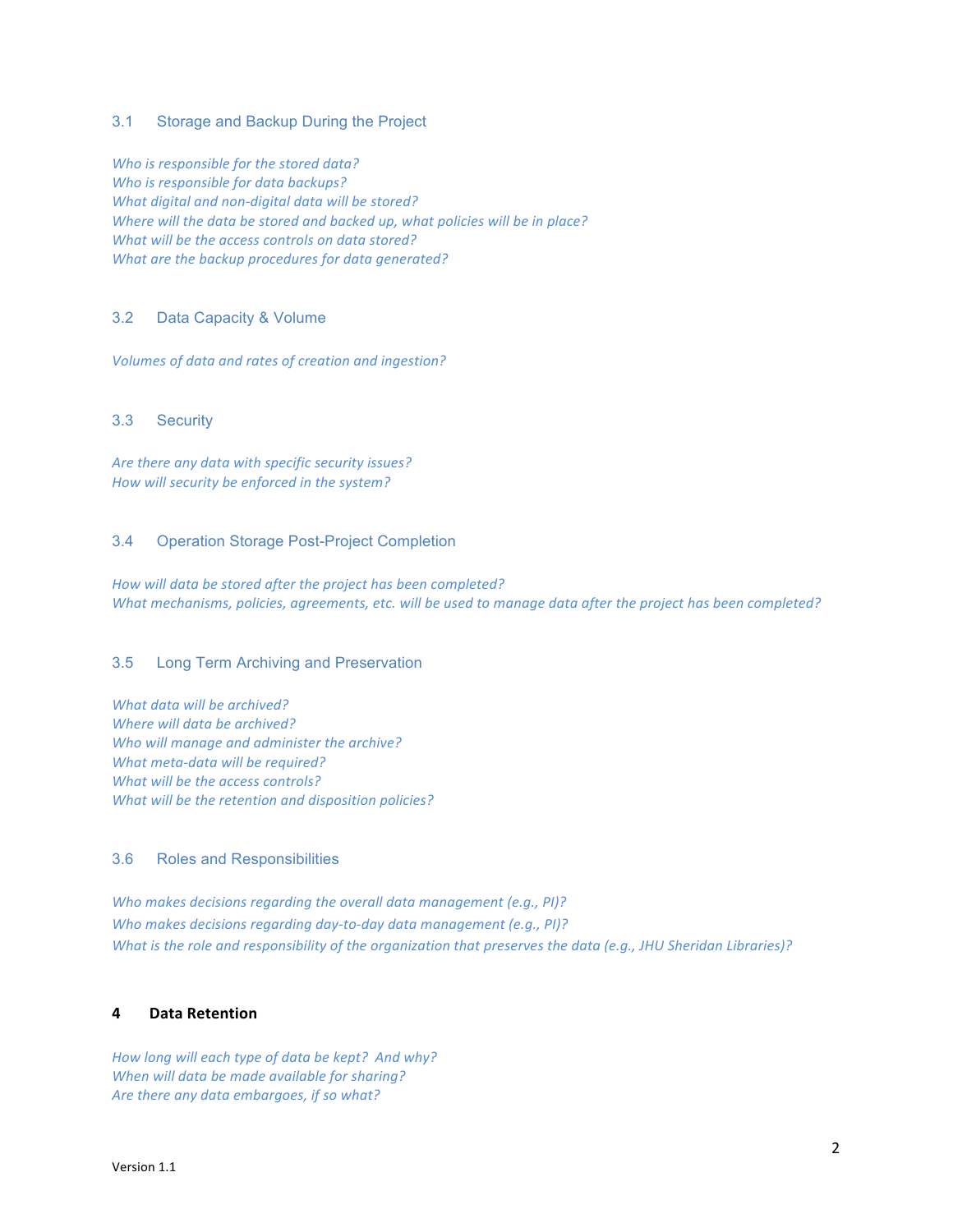*When will the data be made public? What is the archival lifecycle and retention policy for archived data?* 

## 4.1 Operational Data

*Who will be responsible for the data in the near-term following project completion?* 

## 4.2 Archival Data

Who will be responsible for the data for long-term archiving (beyond the most active use of the data)?

## **5 Data Sharing and Dissemination**

*What data will be shared?* When will data be shared? *What restrictions are there on subsequent data use? How will the data be made available? What meta-data will be generated to ensure the data is accessible?* 

#### 5.1 Stakeholders

*Who will data be made available to? What data will be made available to what stakeholders?* 

## 5.2 Privacy and Confidentiality

Are there any data with privacy issues? Are there any data relating to human subjects, and what policies need to be adhered to? How will any such privacy requirements be enforced?

#### 5.3 Ownership, Copyright and IP

*Is any of your data copyrightable (i.e. non-factual in nature)? If so, who holds that copyright (e.g. PI, university, funder)?*

### 5.4 Third Party Data

*Is any of the data owned by someone else? What are the conditions of use, sharing and dissemination?*